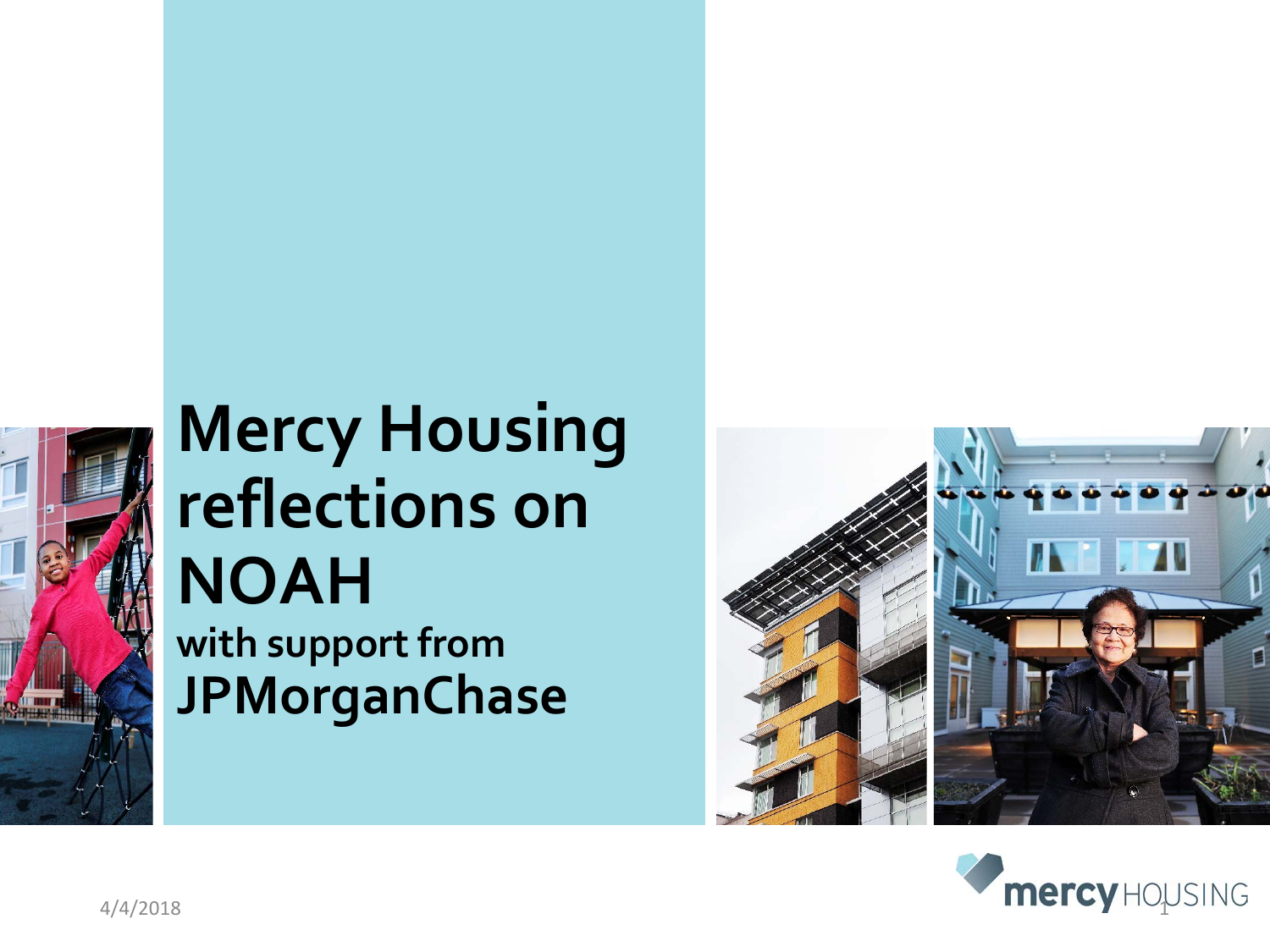#### *4/4/2018 2*

## Why did we engage in NOAH/Workforce Housing

- To support communities and families where essential workers such as teachers, firefighters, nurses aides, and maintenance workers drive extraordinary distances to work due to the lack of housing they can afford
- To preserve the thousands of units of apartment units that serve working families from either being demolished, or sold to 'flippers' who buy properties, improve them for high end renters, and push existing residents out.
- To add balance to Mercy's portfolio which is heavily dependent on LIHTC and government programs in an unstable political environment with questionable commitment to affordable housing.
- JP Morgan Chase contributed seed capital in 2 grants totaling \$3.5M to invest in this asset class and leverage other capital.



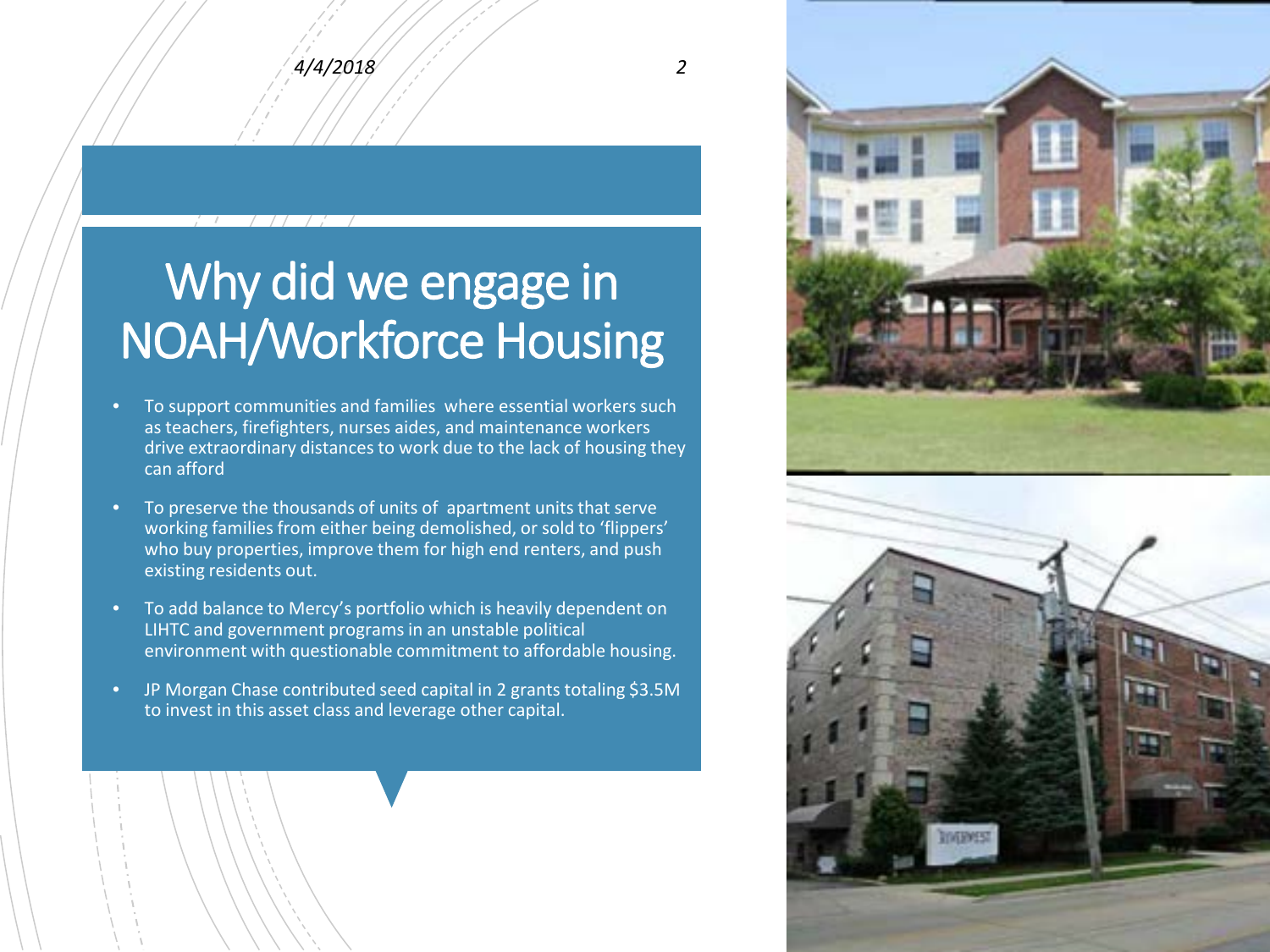

### **What was the Mercy Housing experience?**

- Over 2.5 years, Mercy Housing reviewed 123 properties provided through brokers (in detail)
- Resulted in 65 offers with 32 best and final offers
- Resulted in 3 acquisitions from the bid process; additional 5 from direct purchaser relationships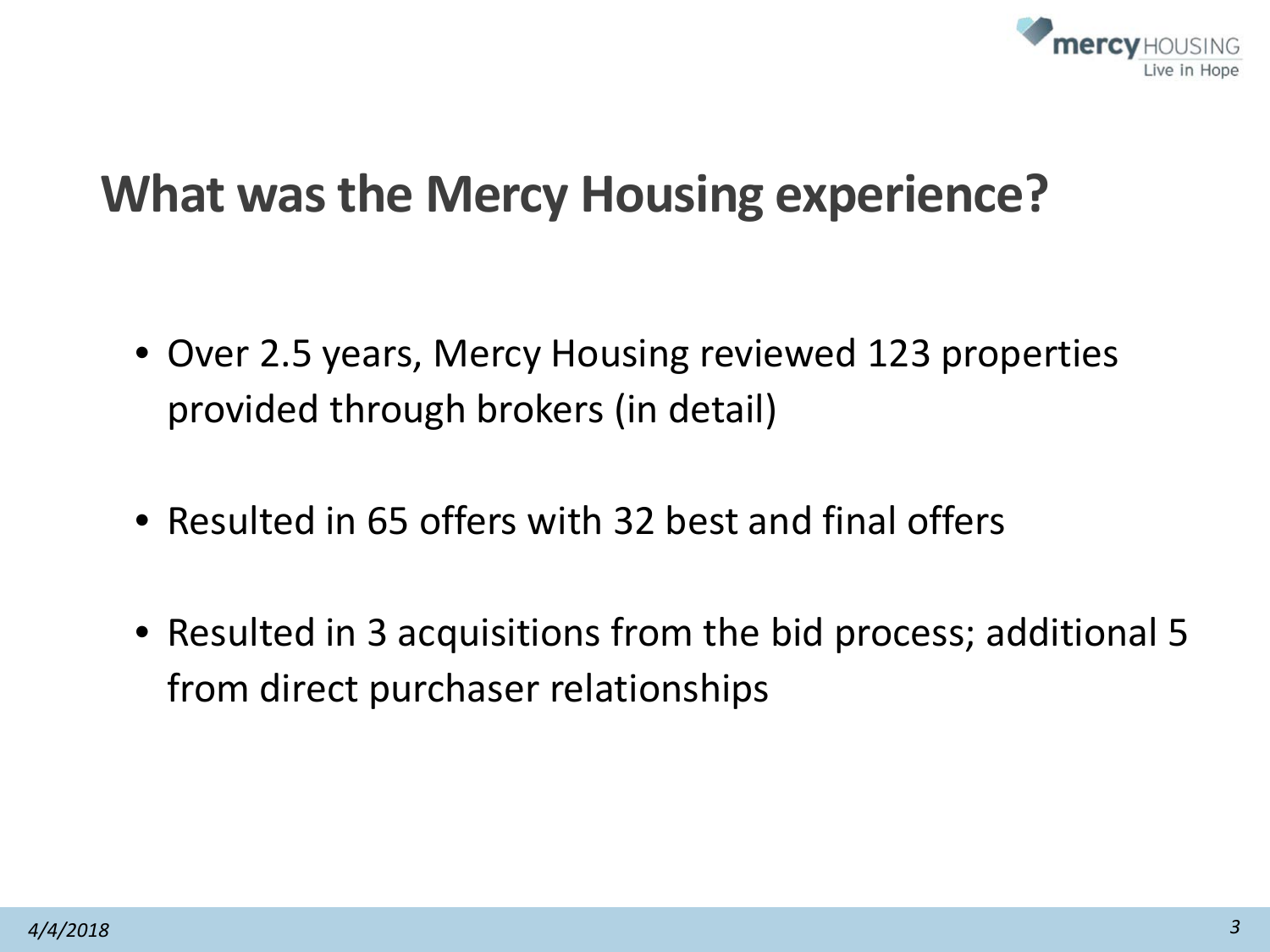

#### **Mercy Housing stepped out of NOAH to re-assess**

- Conflicting goals between property operations, asset management and development create challenges
- Market analysis and assumptions require a different understanding of the prospective tenant base
- Broker relationships were critical to this market and needed to be understood
- Mercy wanted to experience/understand the performance of NOAH properties before continuing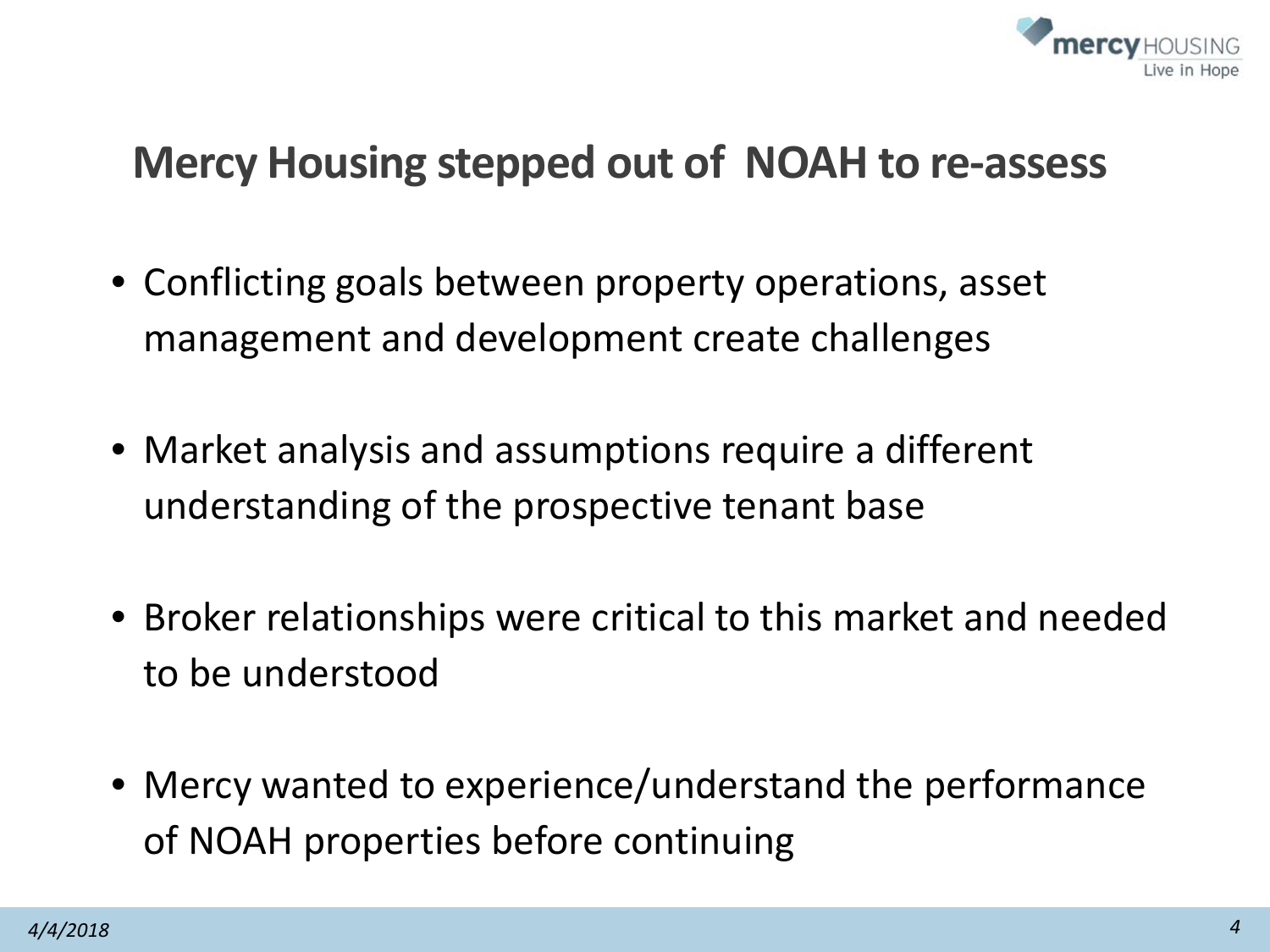

## **Why is this so hard?**

- Non profits priced out of this "frothy" market
- Race to the closing table that requires fast due diligence decisions and ready capital that is priced right
- Requires minimal renovation (\$5K -\$15K/unit) to make the numbers work-hard to reconcile what is not getting done
- Underwriting assumptions require uncomfortable market risk
- Non-profit governance does not allow for risk taking in the same manner as an investor driven capital fund